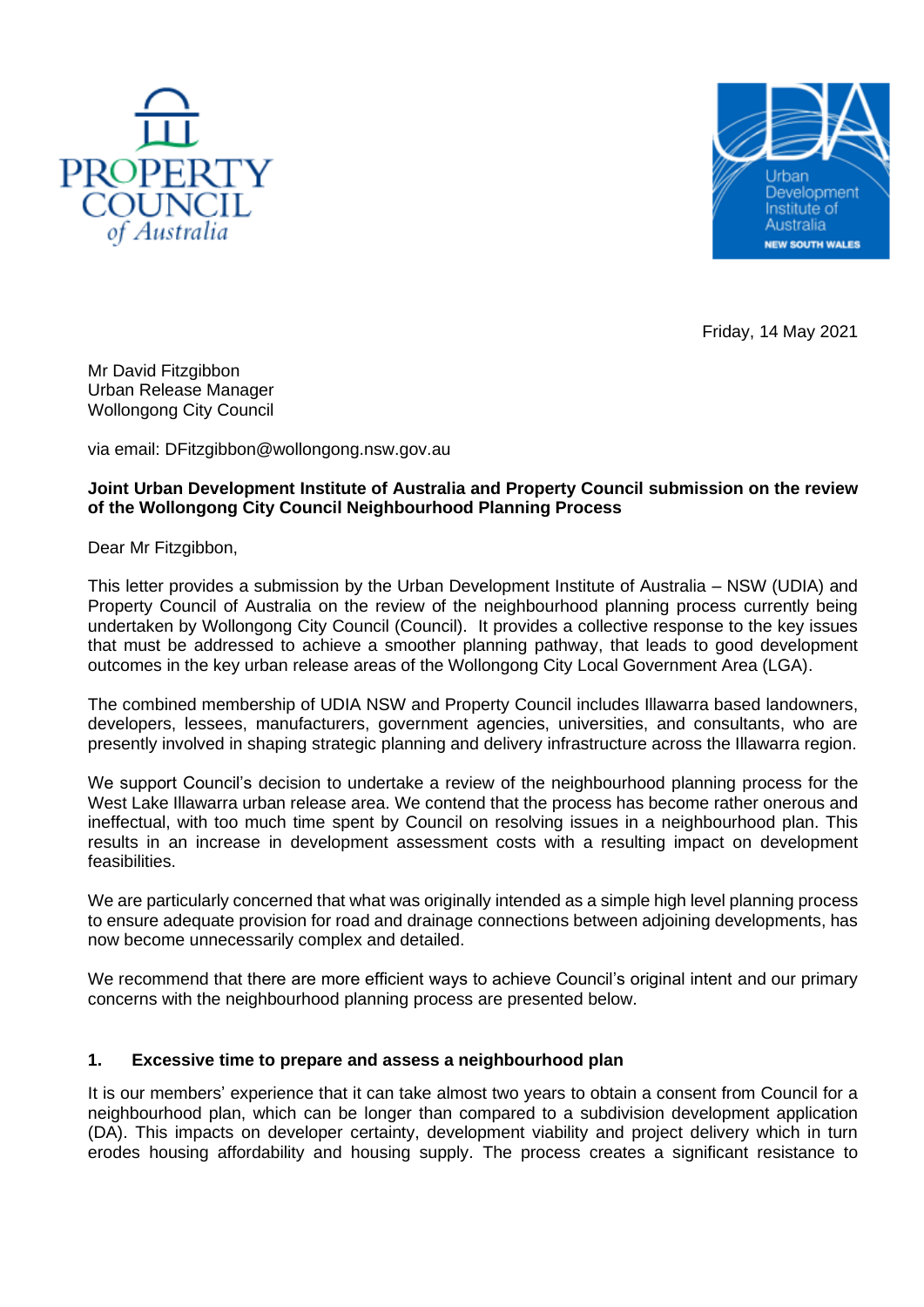investment, due to the uncertainty surrounding approval timeframes and costs required to prepare, lodge and gain approval for a neighbourhood plan.

Experience suggests that the neighbourhood plan requirements, which an applicant must respond to, are excessive. This results in increased costs to assess the various engineering, environmental and planning issues, which should typically be addressed once a DA has been lodged. In situations where the lead developer does not have the support of other landowners covered by a proposed neighbourhood plan, this cost burden is even more prohibitive.

It also puts developments in the Wollongong LGA at a commercial disadvantage when compared to other LGA's in the Illawarra Shoalhaven, which can offer reduced time to market and less exposure to long term changes and fluctuations in the market.

We note that the neighbourhood planning process is not applied by any other council in the Illawarra Shoalhaven.

### **2. The legal status of a neighbourhood plan**

We are acutely aware that a neighbourhood plan approval process cannot be challenged from a legal viewpoint. Unlike a DA, there are no statutory timeframes that Council must adhere to with a neighbourhood plan. This essentially leaves an applicant in a powerless position and unable to hold the Council accountable for the decisions or requirements, which inevitably leads to uncertainty, delays, and stalemates between key stakeholders.

With no legal status, it means that DA concurrence agencies (Sydney Water) have no obligation to respond to a neighbourhood plan. This can result in Council having to re-visit previously resolved issues in a neighbourhood plan, when a concurrence agency comments on a DA. This again creates uncertainty, further delays and additional cost for applicants.

## **3. Planning on property, developers do not own.**

The requirement for neighbourhood plans to cover multiple properties, regardless of the consent and/or participation of all landowners in a designated neighbourhood, is also questionable. It can lead to a developer being forced to cover the planning cost for the entire neighbourhood and make planning decisions over properties for which they have no legal or financial interest. The process allows for neighbour interference should they disagree with what is proposed on the primary land, potentially creating disputes, complex negotiations, and further stalemates.

### **4. Preferred Option**

We have considered several options (Refer to **Attachment No.1**) for paring back and refining the neighbourhood planning process. We seek to achieve Councils original objective to ensure suitable road and drainage connections between neighbouring development sites, avoid the excessive cost, time, and uncertainty that the current process creates for the development industry.

Our preferences are for the following:

- The neighbourhood planning process should deal with high-level rather than detailed requirements and address precinct wide road and drainage networks only.
- Council to lead the process across each precinct, ensuring consistency in approach, fairness in the process and a more certain outcome.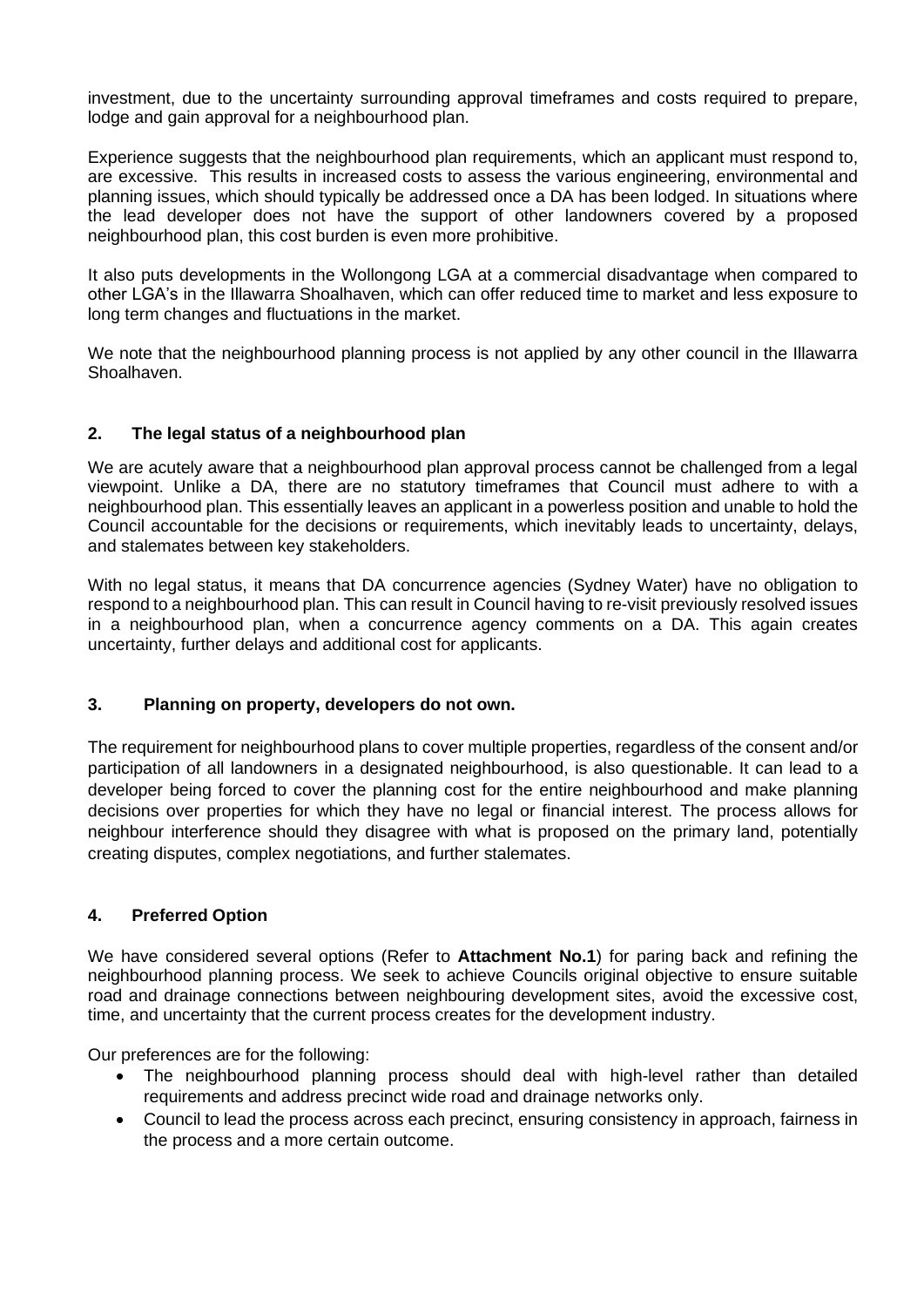- The process be structured upon workshops with pre-determined steps and timeframes for completion.
- The cost of the process be recouped from landowners as development occurs.
- Landowners who wish to be involved, be invited to have input early in the process.
- The more detailed planning considerations be left to the DA phase, as is typical in other LGAs.

### **5. Conclusion**

UDIA NSW and Property Council support Council's review of the neighbourhood planning process which has caused long term frustration within the development industry.

Based on the issues presented in our submission and the assessment undertaken, we urge Council to abandon the current developer managed neighbourhood planning process.

We support a Council led precinct planning approach that allows for upfront industry engagement followed by a contribution from each applicant once a DA is approved.

We would like to be further involved with Council's review of the neighbourhood plan to work together and achieve better planning and development outcomes.

If you have any enquiries regarding our submission, please contact Mr David White, GWS and South Regional Manager at UDIA NSW on 0415 914 612 or [dwhite@udiansw.com.au.](mailto:dwhite@udiansw.com.au)

Yours sincerely,

Steve Mann **Chief Executive UDIA NSW**



 $\ell$   $_{\cal{D}}$ 

Michelle Guido **Regional Director (Illawarra) Property Council of Australia**